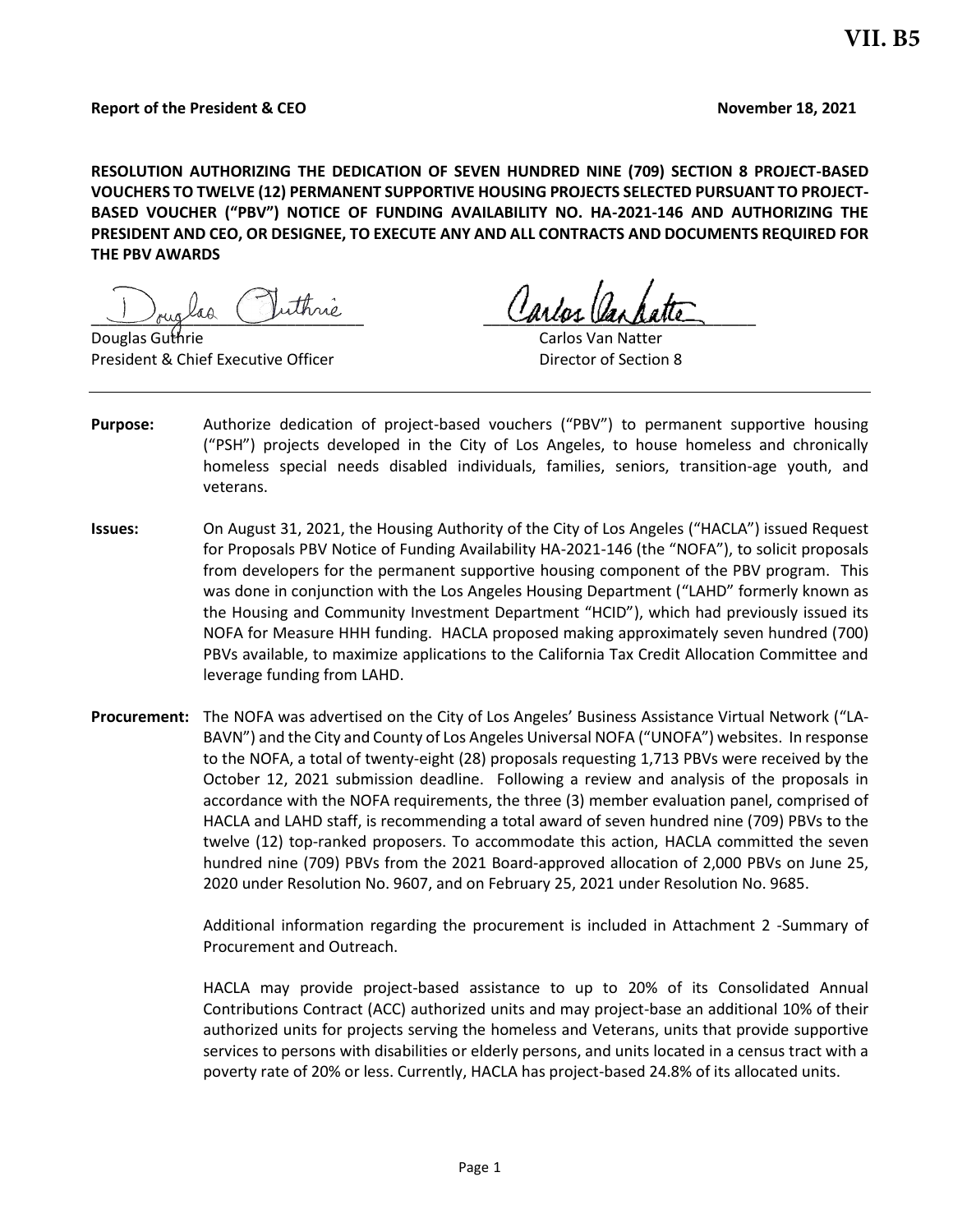### **Current Request:**

In order to further assist the local collaborative effort to increase the number of Permanent Supportive Housing (PSH) projects in the City of Los Angeles, HACLA requests to dedicate 709 PBVs to 12 projects for the PSH PBV program, and authorize the President & CEO, or designee, to execute all contracts and documents required for the PSH PBV program. These PBVs will count toward satisfying the commitment made by HACLA, in the Memorandum of Understanding ("MOU") with LAHD and the L.A. County Health Departments, to award up to 5,000 PSH-PBVs over a five-year period. Due to accelerated commitments and alignment with LAHD's dashboard, in the counting of units, HACLA will actually award 7,500 PSH-PBVs in four years rather than five.

| <b>Developer</b>                             | Project                   | <b>PBVs</b>   |
|----------------------------------------------|---------------------------|---------------|
| Arlington Heights, LP                        |                           |               |
| (Thomas Safran & Associates)                 | The Arlington             | 22 PBV        |
| Century Affordable Development, Inc.         | Confianza                 | 63 PBV        |
| <b>West Hollywood Community Housing</b>      |                           |               |
| Corporation                                  | Miramar Gold              | 47 PBV        |
| Domus GP, LLC                                |                           |               |
| (Domus Development)                          | Ambrosia Apartments       | 89 PBV        |
| LA Family Housing                            | Pano PHK                  | <b>90 PBV</b> |
| <b>Abode Communities</b>                     | <b>Western Landing</b>    | 80 PBV        |
| <b>Bridge Housing Corporation</b>            | Vermont Manchester Family | 28 PBV        |
| Supportive Housing, LLC                      |                           |               |
| (A Community of Friends)                     | Estrella Azul             | <b>18 PBV</b> |
| <b>Community Corporation of Santa Monica</b> | <b>Red Tail Crossing</b>  | 40 PBV        |
| <b>West Hollywood Community Housing</b>      |                           |               |
| Corporation                                  | Third Thyme               | <b>52 PBV</b> |
| <b>Bridge Housing Corporation</b>            | <b>HHH New Hampshire</b>  | <b>93 PBV</b> |
| Crocker Apartments, LP                       |                           |               |
| (Little Tokyo Service Center CDC)            | Crocker Umeya Apartments  | 87 PBV        |

### **Vision Plan: PLACE Strategy #4: Steward efforts to reduce and alleviate homelessness**

With Board approval, this proposal will result in 709 permanent supportive housing units dedicated for housing the homeless and chronically homeless.

#### **PEOPLE Strategy #9: Increase access to mental health services including peer-to-peer support**

HACLA, as a condition of the award of PBVs to the project, requires owners of PBV projects to provide supportive and mental health services to all PBV participants.

### **PEOPLE Strategy #12: Improve access to physical health services**

HACLA, as a condition of the award of PBVs to the project, requires owners of PBV projects to provide supportive services, as well as access to physical health services to all PBV participants.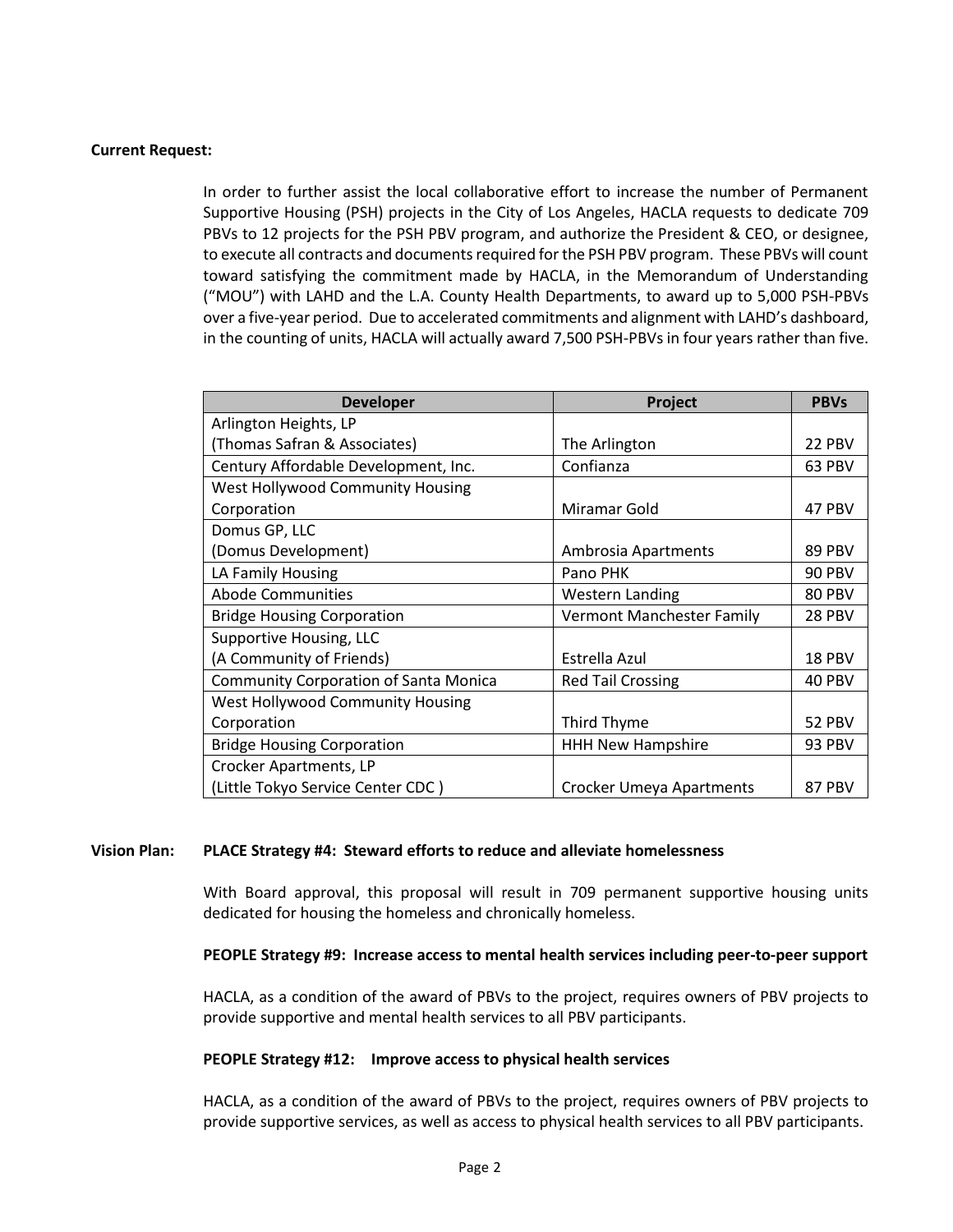**Funding:** The Chief Administrative Officer confirms the following:

*Source of Funds:* Vouchers will be project-based from the existing allocation of Section 8 Housing Choice Vouchers and paid for using Section 8 Housing Assistance Payments (HAP) funding.

*Budget and Program Impact:* The PBVs will provide monthly Section 8 Housing Assistance Payments for 709 households for 20 years. Although the PBVs will be awarded to projects in 2021, HAP payments will not be made until the construction has been completed and the units are leased. The necessary funds will be available and included in the corresponding HACLA budget year.

### **Environmental Review:**

PBV projects are subject to environmental reviews conducted by the Responsible Entity for the City of Los Angeles, LAHD. Each project will be in compliance with NEPA and CEQA prior to the execution of an AHAP contract.

**Section 3:** The current request to dedicate housing choice vouchers to permanent supportive housing projects does not trigger HUD Section 3 requirements. Local hiring requirements will be imposed by other awarding bodies and consistent with Project Labor Agreements, as applicable.

### **Attachments:**

- **1.** Resolution
- **2.** Summary of Procurement and Outreach Activities
- **3.** MBE-WBE, Non-Profit, 1st Time Awardees and Workforce Profile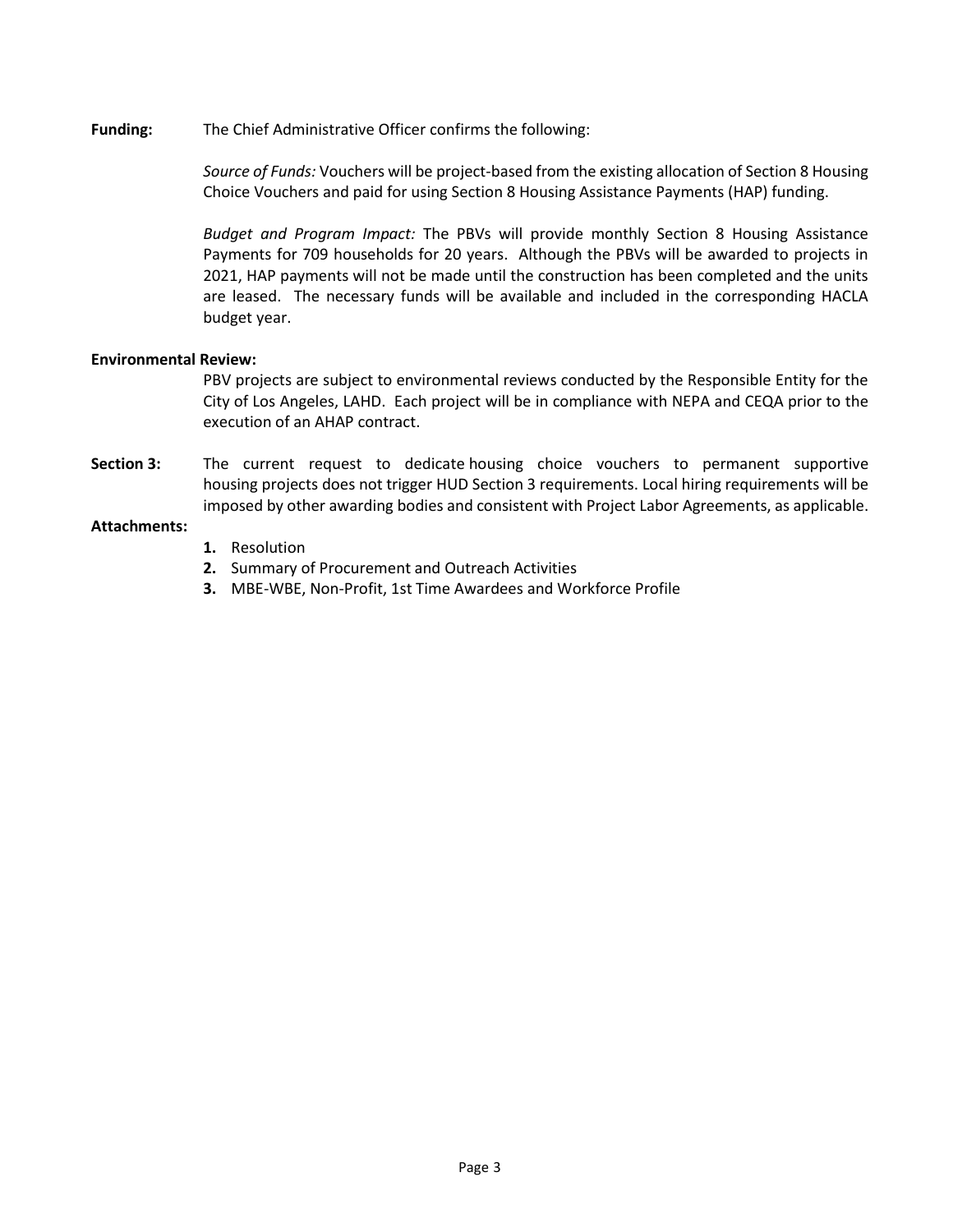**RESOLUTION NO.\_\_\_\_\_\_\_\_\_\_\_\_\_\_** 

**RESOLUTION AUTHORIZING THE DEDICATION OF SEVEN HUNDRED NINE (709) SECTION 8 PROJECT-BASED VOUCHERS TO TWELVE (12) PERMANENT SUPPORTIVE HOUSING PROJECTS SELECTED PURSUANT TO PROJECT-BASED VOUCHER ("PBV") NOTICE OF FUNDING AVAILABILITY NO. HA-2021-146 AND AUTHORIZING THE PRESIDENT AND CEO, OR DESIGNEE, TO EXECUTE ANY AND ALL CONTRACTS AND DOCUMENTS REQUIRED FOR THE PBV AWARDS** 

**WHEREAS,** on August 31, 2021, in collaboration with the Los Angeles Housing Department ("LAHD"), the Housing Authority of the City of Los Angeles ("HACLA") issued Project-Based Voucher ("PBV") Notice of Funding Availability No. HA-2021-146 (the "NOFA") to solicit proposals from developers of Permanent Supportive Housing ("PSH") projects for approximately seven hundred (700) Project-Based Vouchers;

**WHEREAS,** the purpose of this NOFA is to assist in the creation of PSH projects in the City of Los Angeles. The goal, through making PBVs available, is to provide affordable housing with an array of supportive services for homeless and chronically homeless, special needs disabled individuals, families, transition aged youth, seniors, and veterans;

**WHEREAS,** this initiative was done in conjunction with LAHD, which had previously issued its own Notices of Funding Availability for Measure HHH funding, in order to maximize applications to the California Tax Credit Allocation Committee and leverage funding from LAHD;

**WHEREAS,** HACLA received twenty-eight (28) PSH project proposals in response to the NOFA by the October 12, 2021 submittal deadline, and the proposals were reviewed and ranked by an evaluation panel based on the NOFA evaluation criteria;

**WHEREAS,** based upon the evaluations, HACLA desires to award PBV contracts to the top twelve (12) ranked project proposals, for a total of seven hundred nine (709) PBVs;

**WHEREAS,** the Chief Administrative Officer confirmed that although the PBVs will be awarded to projects in 2021, HAP payments will not be made until the construction has been completed and the units are leased. The necessary funds will be available and included in the corresponding HACLA budget year; and

**WHEREAS,** HACLA desires to further assist the local collaborative effort to increase the number of PSH units for the homeless in the City of Los Angeles.

 **NOW, THEREFORE, BE IT RESOLVED** that the Board of Commissioners authorizes the President and CEO, or designee, to execute any and all contracts and documents required for the dedication of seven hundred nine (709) PBVs to the following permanent supportive housing projects: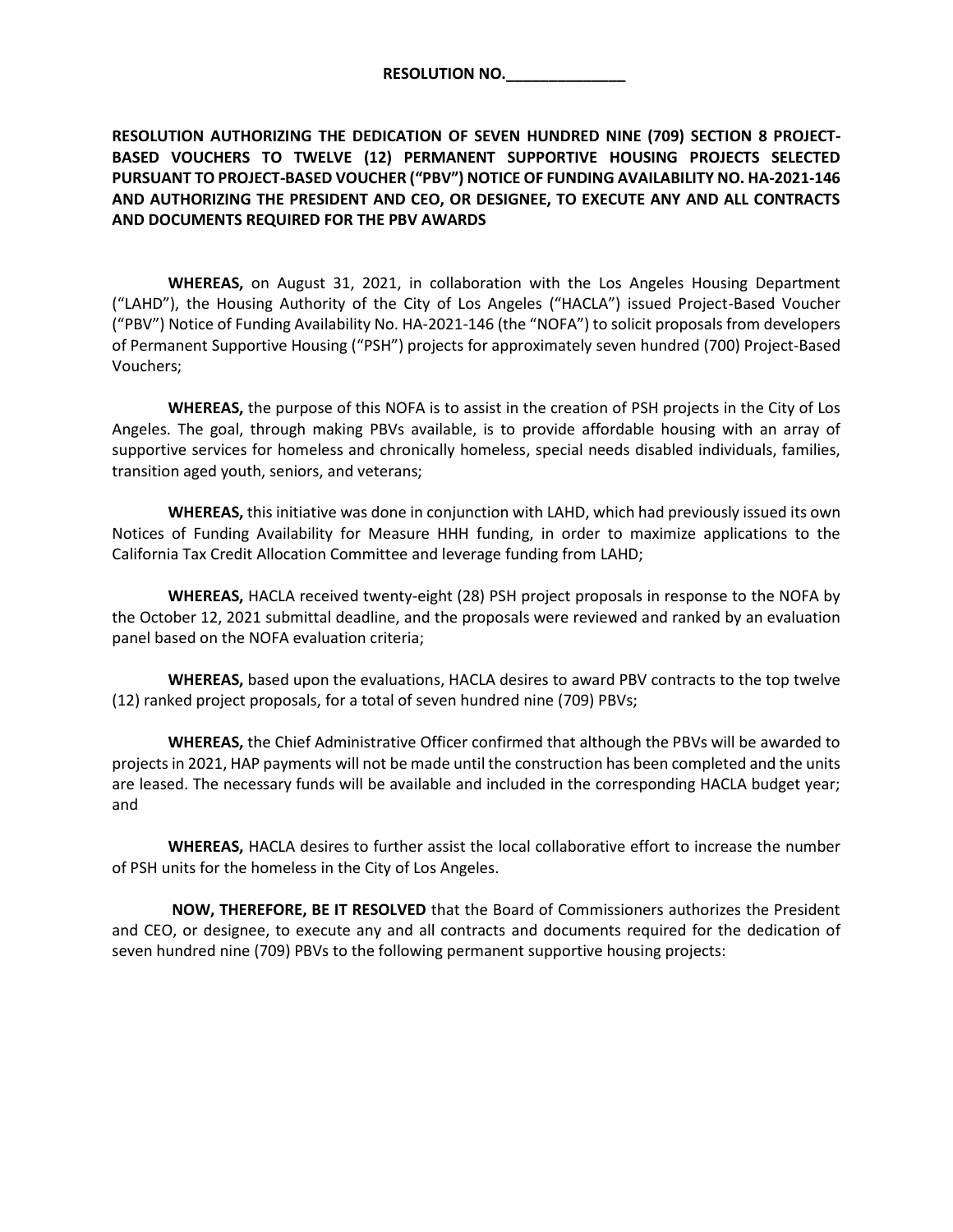| <b>Developer</b>                             | Project                          | <b>PBVs</b>   |
|----------------------------------------------|----------------------------------|---------------|
| Arlington Heights, LP                        | The Arlington                    | 22 PBV        |
| (Thomas Safran & Associates)                 |                                  |               |
| Century Affordable Development, Inc.         | Confianza                        | 63 PBV        |
| West Hollywood Community Housing             | Miramar Gold                     | 47 PBV        |
| Corporation                                  |                                  |               |
| Domus GP, LLC                                | Ambrosia Apartments              | 89 PBV        |
| (Domus Development)                          |                                  |               |
| LA Family Housing                            | Pano PHK                         | <b>90 PBV</b> |
| <b>Abode Communities</b>                     | <b>Western Landing</b>           | 80 PBV        |
| <b>Bridge Housing Corporation</b>            | <b>Vermont Manchester Family</b> | 28 PBV        |
| Supportive Housing, LLC                      | Estrella Azul                    | 18 PBV        |
| (A Community of Friends)                     |                                  |               |
| <b>Community Corporation of Santa Monica</b> | <b>Red Tail Crossing</b>         | 40 PBV        |
| West Hollywood Community Housing             | Third Thyme                      | 52 PBV        |
| Corporation                                  |                                  |               |
| <b>Bridge Housing Corporation</b>            | <b>HHH New Hampshire</b>         | 93 PBV        |
| Crocker Apartments, LP                       | <b>Crocker Umeya Apartments</b>  | 87 PBV        |
| (Little Tokyo Service Center CDC)            |                                  |               |

**BE IT FURTHER RESOLVED** that this Resolution shall take effect immediately.

APPROVED AS TO FORM **HOUSING AUTHORITY OF THE** CITY OF LOS ANGELES

James Johnson, General Counsel Cielo Castro, Chairperson

By: \_\_\_\_\_\_\_\_\_\_\_\_\_\_\_\_\_\_\_\_\_\_\_\_\_\_ By: \_\_\_\_\_\_\_\_\_\_\_\_\_\_\_\_\_\_\_\_\_\_\_\_\_\_\_

DATE ADOPTED: \_\_\_\_\_\_\_\_\_\_\_\_\_\_\_\_\_\_\_\_\_\_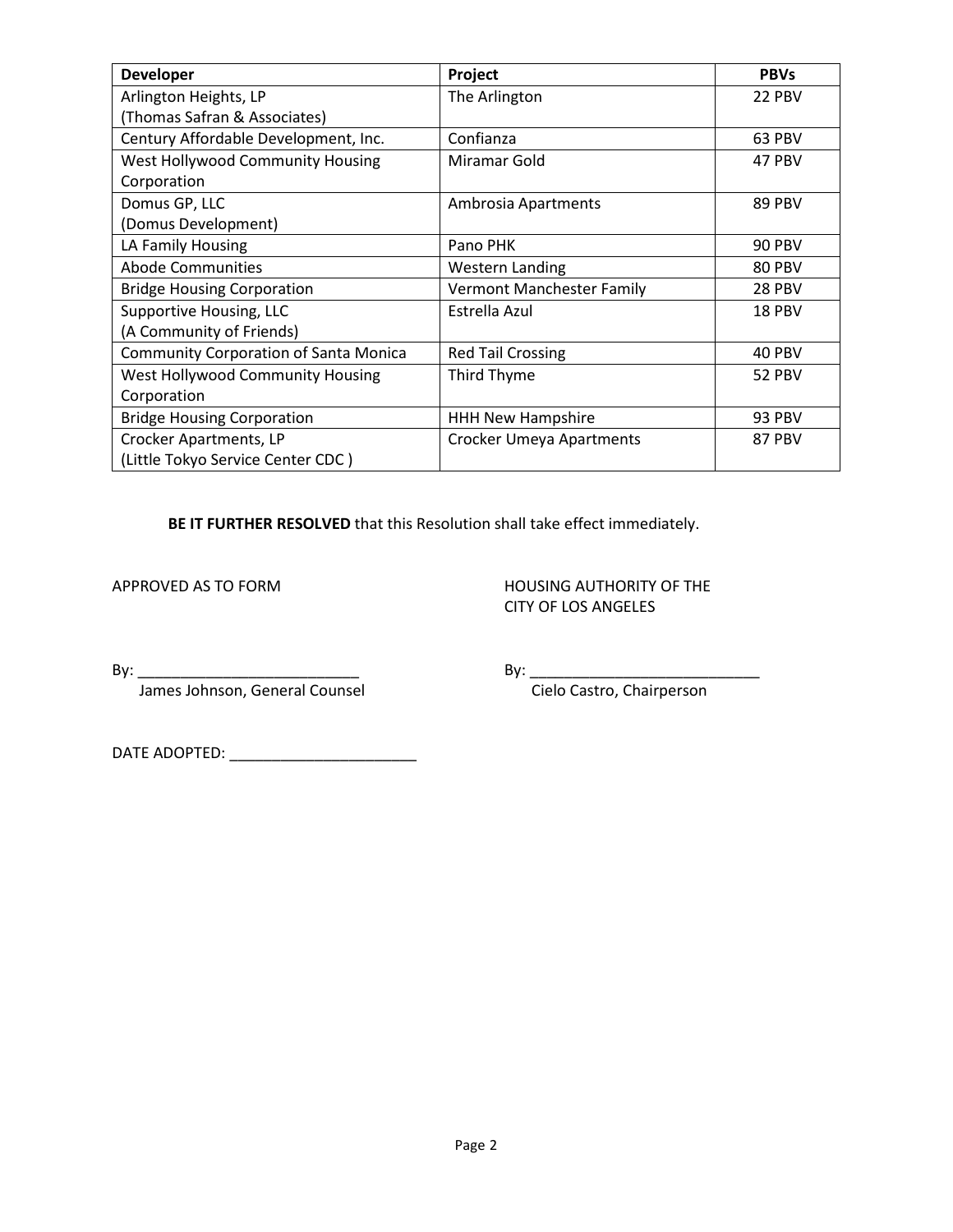# **SUMMARY OF PROCUREMENT AND OUTREACH ACTIVITIES PBV NOFA No. 2021-146 (2021 Round 2)**

On August 31, 2021, pursuant to Request for Proposals PBV Notice of Funding Availability HA-2021-146 (the "PBV NOFA"), the Housing Authority of the City of Los Angeles ("HACLA") in collaboration with the City of Los Angeles Housing Department ("LAHD"), invited proposals from qualified developers under the Project Based Voucher ("PBV") Program for Permanent Supportive Housing ("PSH") projects that serve extremely and very low income homeless and chronically homeless special needs disabled individuals, families, transition aged youth ("TAY"), seniors and veterans. Contract awards are for a twenty (20) year term.

# A. **Advertising**

The PBV NOFA was posted on both the City and County of Los Angeles Universal NOFA ("UNOFA") and City of Los Angeles Business Assistance Virtual Network ("BAVN") websites. BAVN is a free service provided by the City of Los Angeles. The posting was viewed by one-thousand fifteen (1,015) BAVN users. In addition, HACLA sent an email notification to three hundred (300) vendors from the HACLA database notifying them of the procurement opportunity. PBV NOFA notices were also mailed to MBE/WBE organizations (see below).

B. Due to the outbreak of the novel coronavirus (COVID-19), HACLA did not conduct an optional preproposal conference. This decision followed orders issued for the State of California by Governor Newsom, the City of Los Angeles by Mayor Garcetti, and Federal, County and City of Los Angeles public health officials.

### C. **Proposals Received and Evaluated**

On September 27, 2021 and October 6, 2021, Addendum No. 1 and 2 were posted on the BAVN and UNOFA websites in response to questions received by the submission deadline of September 17, 2021. Twenty-eight (28) applications requesting 1,713 PBVs were received by the October 12, 2021 submission deadline. Eight (8) developers submitted two or more applications as identified below.

| <b>Number of Proposals</b> | <b>Company Name</b>                                    |
|----------------------------|--------------------------------------------------------|
|                            | <b>Western Pacific Holdings</b>                        |
|                            | <b>Coalition for Responsible Community Development</b> |
| 3                          | <b>Abode Communities</b>                               |
|                            | Flexible Housing PSH                                   |
|                            | <b>ABS Properties</b>                                  |
|                            | <b>Bridge Housing</b>                                  |
|                            | West Hollywood Community Housing Corporation           |
|                            | Thomas Safran & Assoc                                  |

### **Developers with two or more applications:**

Per the PBV NOFA requirements, requests exceeding two applications were directed to HACLA's Contracting Officer in a cover letter accompanying that application. HACLA, in its sole discretion, reserved the right to grant or deny such requests based on such factors as location, project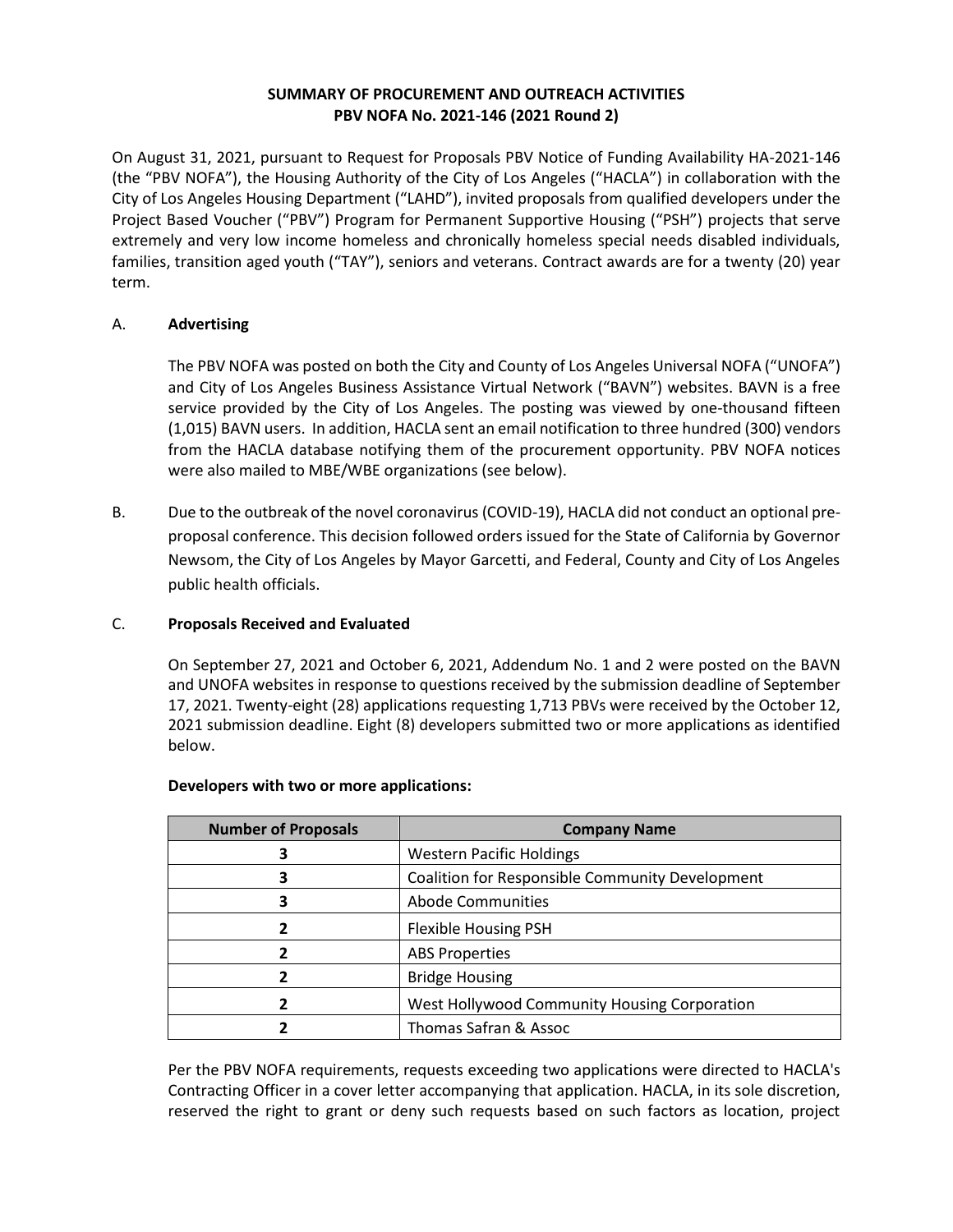readiness, project type, and unit mix. In this instance, all applications were allowed consideration but not all were awarded PBVs.

The proposals were evaluated by a three-member evaluation panel ("Panel") comprised of HACLA and LAHD staff with subject matter expertise. The Panel met and conducted their reviews, evaluations and scoring of the proposals on November 1st, 2<sup>nd</sup>, and 3<sup>rd</sup>. The Panel is recommending the following top twelve (12) PSH projects (in bold) for PBV awards based upon the PBV NOFA evaluation criteria:

|                | <b>Applicant</b>                                    | <b>Project Name</b>                | <b>PBV Units</b> | Avg   |
|----------------|-----------------------------------------------------|------------------------------------|------------------|-------|
|                | <b>Arlington Heights, LP</b>                        |                                    |                  |       |
| $\mathbf{1}$   | (Thomas Safran & Assoc.)                            | <b>The Arlington</b>               | 22               | 89.50 |
|                | <b>Century Affordable Development,</b>              |                                    |                  |       |
| $\overline{2}$ | Inc.                                                | Confianza                          | 63               | 88.25 |
|                | <b>West Hollywood Community</b>                     |                                    |                  |       |
| 3              | <b>Housing Corporation</b>                          | <b>Miramar Gold</b>                | 47               | 88.00 |
|                | Domus GP, LLC                                       |                                    |                  |       |
| 4              | (Domus Development)                                 | <b>Ambrosia Apartments</b>         | 89               | 87.92 |
|                |                                                     |                                    |                  |       |
| 5              | <b>LA Family Housing</b>                            | <b>Pano PHK</b>                    | 90               | 85.50 |
|                |                                                     |                                    |                  |       |
| 6              | <b>Abode Communities</b>                            | <b>Western Landing</b>             | 80               | 84.42 |
|                |                                                     |                                    |                  |       |
| $\overline{7}$ | <b>BRIDGE Housing Corporation</b>                   | <b>Vermont Manchester Family</b>   | 28               | 84.33 |
|                | <b>Supportive Housing LLC</b>                       |                                    |                  |       |
| 8              | (A Community of Friends)                            | <b>Estrella Azul</b>               | 18               | 82.33 |
|                | <b>Community Corporation of Santa</b>               |                                    |                  |       |
| 9              | <b>Monica</b>                                       | <b>Red Tail Crossing</b>           | 40               | 82.33 |
|                | <b>West Hollywood Community</b>                     |                                    |                  |       |
| 10             | <b>Housing Corporation</b>                          | <b>Third Thyme</b>                 | 52               | 79.83 |
| 11             | <b>BRIDGE Housing Corporation</b>                   | <b>HHH New Hampshire</b>           | 93               | 77.67 |
|                |                                                     |                                    |                  |       |
| 12             | <b>Crocker Apartments, LP</b><br>(LTSC-CDC)         | <b>Crocker Umeya Apartments</b>    | 87               | 76.50 |
|                |                                                     |                                    |                  |       |
|                |                                                     |                                    |                  |       |
| 13             | <b>Abode Communities</b>                            | <b>Central Avenue Apartments</b>   | 30               | 74.42 |
|                | West Hollywood Housing, L.P.                        |                                    | 96               |       |
| 14             | (Affirmed Housing Group, Inc.)                      | Orange and DeLongpre Apts.         |                  | 74.08 |
| 15             | Innovative Housing Opportunities,<br>Inc.           | Normandie 84                       | 35               | 69.08 |
|                |                                                     |                                    |                  |       |
| 16             | <b>Watts Station LP</b><br>(Thomas Safran & Assoc.) | <b>Watts Station Redevelopment</b> | 43               | 68.67 |
|                |                                                     |                                    |                  |       |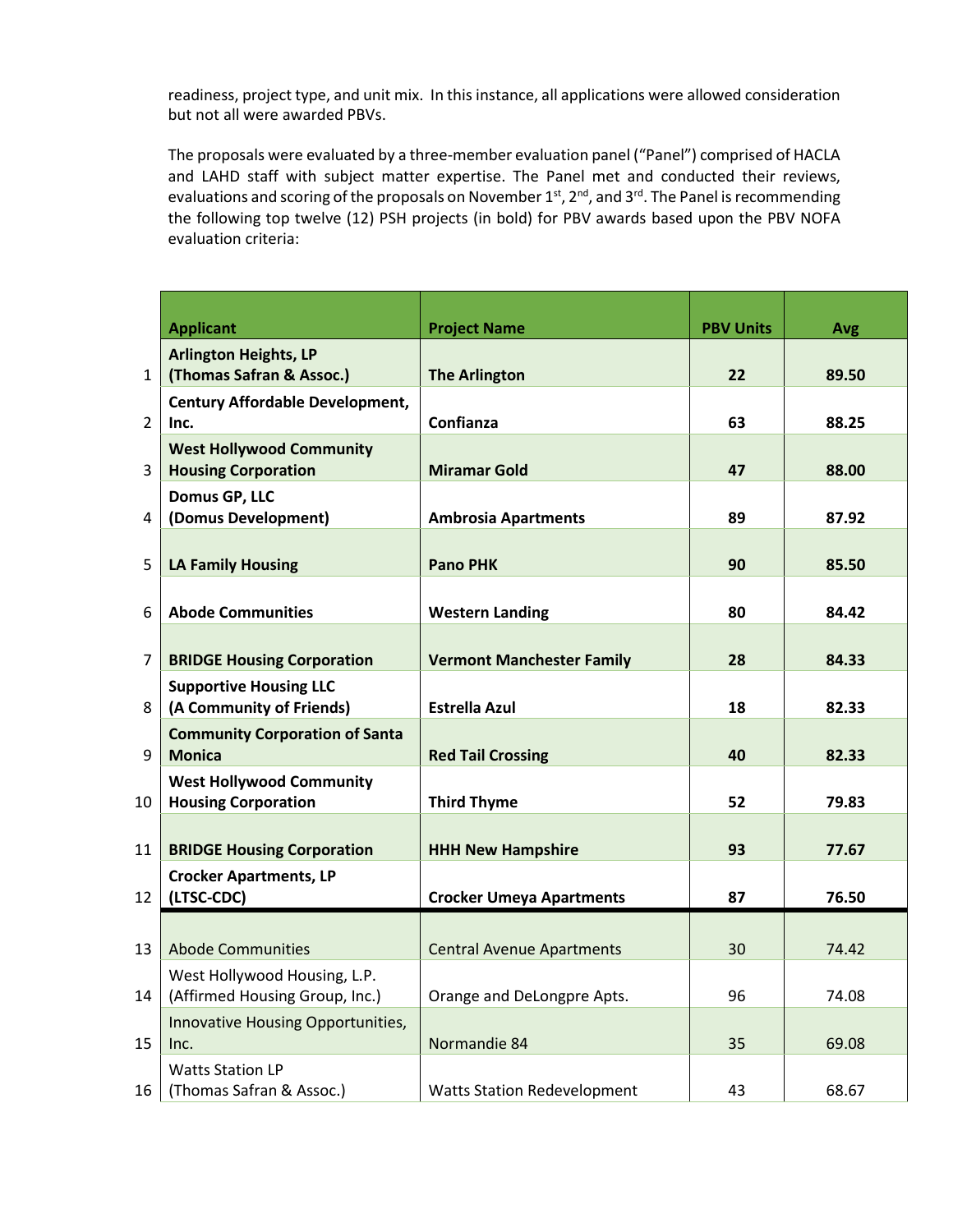| 17 | Carlton, L.P.<br>(Abode Communities)                             | <b>The Carlton</b>                                                | 30  | 66.75              |
|----|------------------------------------------------------------------|-------------------------------------------------------------------|-----|--------------------|
| 18 | Flexible PSH Solutions, Inc.                                     | <b>Broadway Apartments PSH</b>                                    | 75  | 65.08              |
|    |                                                                  |                                                                   |     |                    |
| 19 | Flexible PSH Solutions, Inc.                                     | <b>5th Street Apartments PSH</b><br>Residency at the Entrepreneur | 111 | 64.42              |
| 20 | ABS Properties, Inc.                                             | Hollywood                                                         | 99  | 58.33              |
| 21 | ABS Properties, Inc.                                             | The Residency at the Mayer<br>Hollywood                           | 39  | 56.00              |
| 22 | Historic Lincoln Theatre, LP<br>(CRCD)                           | <b>Historic Lincoln Theater</b>                                   | 71  | 55.75              |
| 23 | Vineland Family Community, LP<br>(Western Pacific Holdings)      | <b>Vineland Family Apartments</b>                                 | 75  | 53.91              |
| 24 | <b>CRCD Partners LLC</b>                                         | Richard Hogan Manor                                               | 50  | 52.75              |
| 25 | Vineland Senior Community, LP<br>(Western Pacific Holdings)      | <b>Strathern Senior Apartments</b>                                | 74  | 52.58              |
| 26 | DWC Campus, LP<br>(Daylight Community<br>Development, LLC)       | Downtown Womens Center                                            | 97  | 52.00              |
|    |                                                                  | <b>Campus Expansion</b>                                           |     |                    |
| 27 | <b>CRCD</b>                                                      | Casa Del Mariachi                                                 | 49  | 50.02              |
| 28 | <b>Western Pacific Housing LLC</b><br>(Western Pacific Holdings) | <b>Washington View Apartments</b>                                 | 30  | Non-<br>Responsive |

Two of the awardees are Minority-Owned Business Enterprises ("MBEs") and two are registered Small Business Enterprises ("SBEs"). One of the SBEs, Community Corporation of Santa Monica, is a first time awardee. Additional information regarding awardee Workforce Profiles can be found on Attachment 3.

### D. **Minority/Women Participation**

HACLA conducts ongoing outreach to ensure minorities and women are included in the contracting and procurement process. The outreach includes the providing of information to the U.S. Small Business Administration ("SBA"), and mailing information to organizations that represent minorities and women. The recommended awardees of the contracts are being made in accordance with the HACLA's policies and Federal regulations and without regard to race, creed, color, gender or national origin.